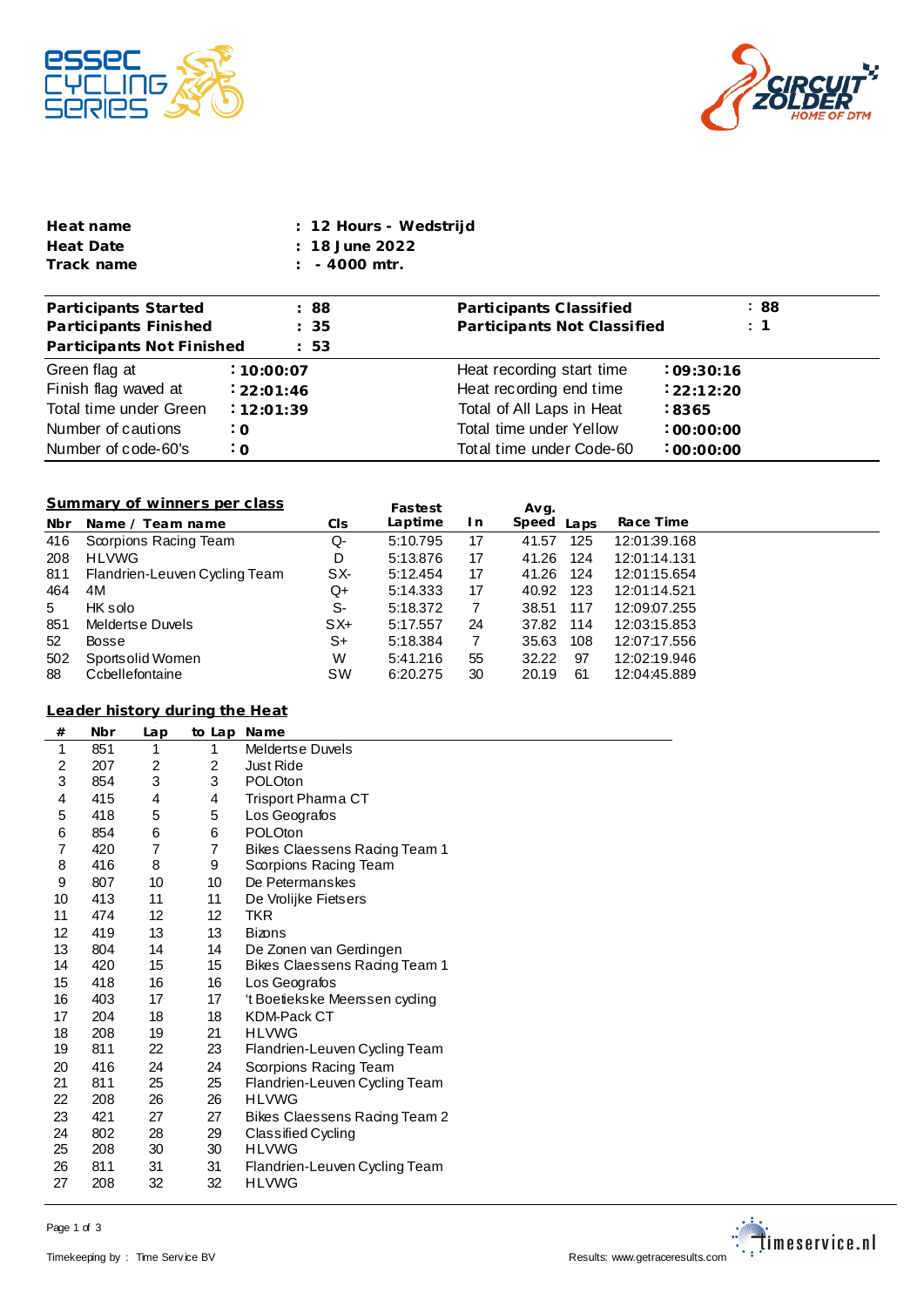| Leader history during the Heat |  |  |
|--------------------------------|--|--|
|                                |  |  |
|                                |  |  |

| $^{\#}$ | Nbr | Lap | to Lap Name |                                      |
|---------|-----|-----|-------------|--------------------------------------|
| 28      | 802 | 33  | 34          | Classified Cycling                   |
| 29      | 416 | 35  | 35          | Scorpions Racing Team                |
| 30      | 802 | 36  | 36          | Classified Cycling                   |
| 31      | 416 | 37  | 38          | Scorpions Racing Team                |
| 32      | 417 | 39  | 39          | Crabbé Dakwerken Quattro S           |
| 33      | 421 | 40  | 40          | <b>Bikes Claessens Racing Team 2</b> |
| 34      | 416 | 41  | 42          | Scorpions Racing Team                |
| 35      | 421 | 43  | 43          | <b>Bikes Claessens Racing Team 2</b> |
| 36      | 811 | 44  | 44          | Flandrien-Leuven Cycling Team        |
| 37      | 416 | 45  | 45          | Scorpions Racing Team                |
| 38      | 421 | 46  | 46          | Bikes Claessens Racing Team 2        |
| 39      | 208 | 47  | 48          | <b>HLVWG</b>                         |
| 40      | 417 | 49  | 49          | Crabbé Dakwerken Quattro S           |
| 41      | 416 | 50  | 50          | Scorpions Racing Team                |
| 42      | 417 | 51  | 51          | Crabbé Dakwerken Quattro S           |
| 43      | 811 | 52  | 52          | Flandrien-Leuven Cycling Team        |
| 44      | 421 | 53  | 54          | Bikes Claessens Racing Team 2        |
| 45      | 208 | 55  | 55          | <b>HLVWG</b>                         |
| 46      | 811 | 56  | 56          | Flandrien-Leuven Cycling Team        |
| 47      | 208 | 57  | 57          | <b>HLVWG</b>                         |
| 48      | 421 | 58  | 59          | Bikes Claessens Racing Team 2        |
| 49      | 417 | 60  | 60          | Crabbé Dakwerken Quattro S           |
| 50      | 811 | 61  | 62          | Flandrien-Leuven Cycling Team        |
| 51      | 208 | 63  | 63          | <b>HLVWG</b>                         |
| 52      | 416 | 64  | 66          | Scorpions Racing Team                |
| 53      | 811 | 67  | 67          | Flandrien-Leuven Cycling Team        |
| 54      | 416 | 68  | 69          | Scorpions Racing Team                |
| 55      | 811 | 70  | 70          | Flandrien-Leuven Cycling Team        |
| 56      | 416 | 71  | 71          | Scorpions Racing Team                |
| 57      | 811 | 72  | 72          | Flandrien-Leuven Cycling Team        |
| 58      | 416 | 73  | 73          | Scorpions Racing Team                |
| 59      | 208 | 74  | 74          | <b>HLVWG</b>                         |
| 60      | 416 | 75  | 76          | Scorpions Racing Team                |
| 61      | 811 | 77  | 77          | Flandrien-Leuven Cycling Team        |
| 62      | 416 | 78  | 78          | Scorpions Racing Team                |
| 63      | 421 | 79  | 79          | <b>Bikes Claessens Racing Team 2</b> |
| 64      | 208 | 80  | 100         | <b>HLVWG</b>                         |
| 65      | 416 | 101 | 125         | Scorpions Racing Team                |

## **Best Lap time history during the Heat**

|   |     |                      |    | Best Lap time history during the Heat | time of  |  |
|---|-----|----------------------|----|---------------------------------------|----------|--|
| # | Nbr | lap time in lap Name |    |                                       | day      |  |
|   | 207 | 5:41.481             |    | Just Ride                             | 10:11:30 |  |
|   | 415 | 5:28.687             | 4  | <b>Trisport Phama CT</b>              | 10:22:47 |  |
|   | 421 | 5:28.343             | 4  | Bikes Claessens Racing Team 2         | 10:22:47 |  |
| 4 | 10  | 5:27.708             | 6  | DZB Cycling Team                      | 10:34:14 |  |
|   | 420 | 5:17.218             |    | Bikes Claessens Racing Team 1         | 10:39:31 |  |
| 6 | 804 | 5:15.093             |    | De Zonen van Gerdingen                | 10:39:32 |  |
|   | 416 | 5:10.795             | 17 | Scorpions Racing Team                 | 11:35:36 |  |

## **Summary of best laptimes per class**

|     | Summary of best laptimes per class |      | Fastest  |     |       |  |
|-----|------------------------------------|------|----------|-----|-------|--|
| Nbr | Name / Team name                   | CIS. | Laptime  | In. | Speed |  |
| 11  | Stijn Lenaerts                     |      | 5:16.753 |     | 45.46 |  |
| 54  | B. Meus (GFTbe) Solo               | S+   | 5:17.480 |     | 45.36 |  |
| 88  | Ccbellefontaine                    | sw   | 6:20.275 | 30  | 37.87 |  |